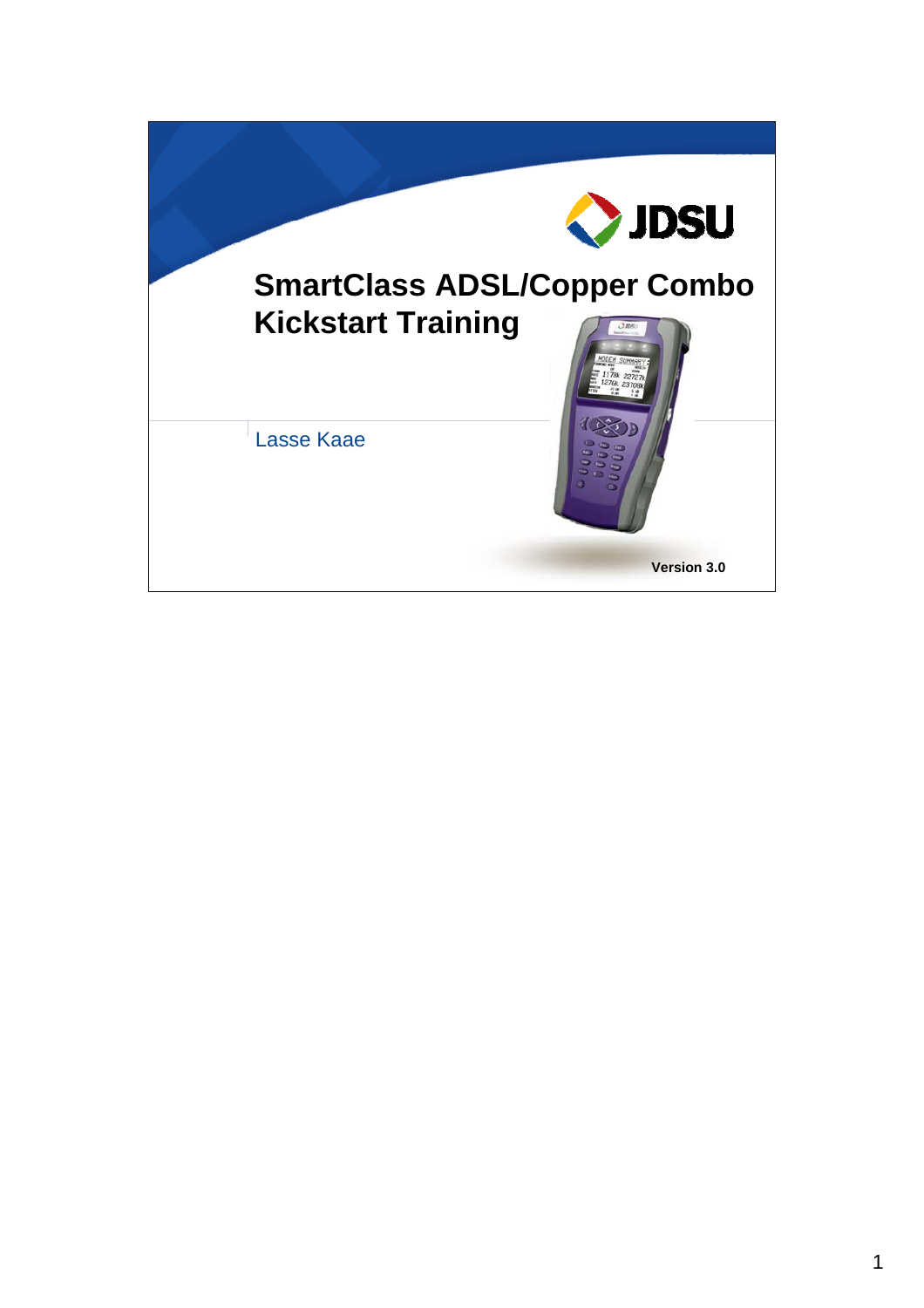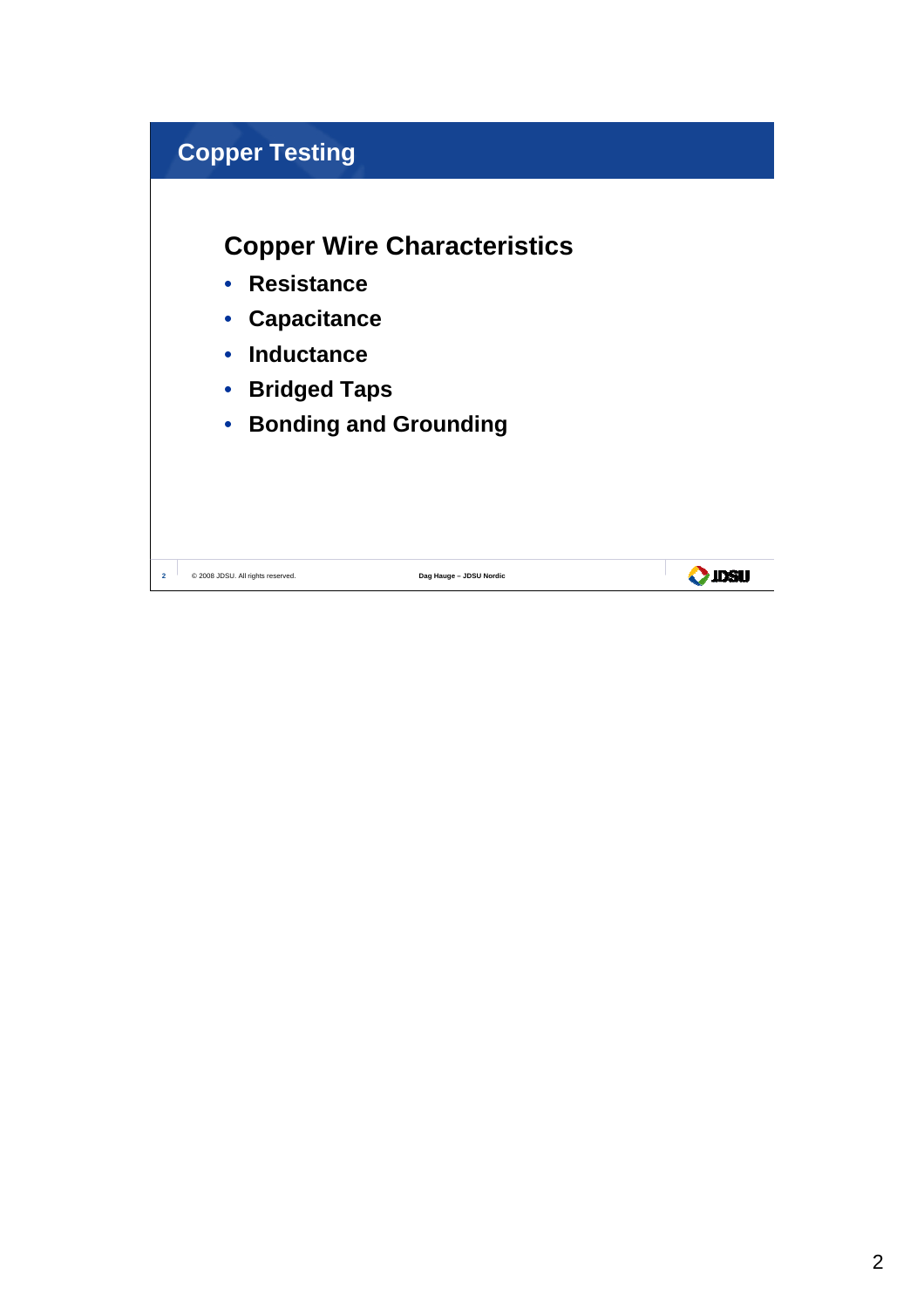

Paired telephone cables, for example, are made up of a few to several thousand twisted pairs. However, the copper strands have a slight amount of resistance as well as a small amount of capacitance and inductance, which causes impedance when put together. In other words, it holds back the flow of the electrons and signal.

The twisting of the two strands of copper causes a constant impedance level. The further apart the cables are, the greater the impedance level. When there is a fluctuation in the constant impedance, a TDR will indicate a fault.

A Transmission Line usually comprises two metal conductors (eg: copper, aluminium, cadmium) that physically run parallel to each other between the near and far end of the connection.

The Line will introduce resistance into the circuit made with this being usually quoted as the Loop Resistance in Ohms/km. As the signal frequency is increased the Loop Resistance of the Line may increase due to Skin Effect.

The Line's conductors can be considered as being mutually coupled leading to the Line introducing inductance into the circuit, this is usually quoted as Loop Inductance in mH/km.

The Line's parallel conductors will exhibit capacitance between them with the Line Capacitance usually being quoted in nF/km.

The insulation between the conductors (usually air, plastic or paper) will introduce a very high resistance path between them. This allows the signal to be conveyed to be "leaked away" as the line is made longer and longer. It is common for the Line's Leakance (or Conductance) is measured in Siemens/km.

δx is the length of each segment and is made to tend towards zero in analysis.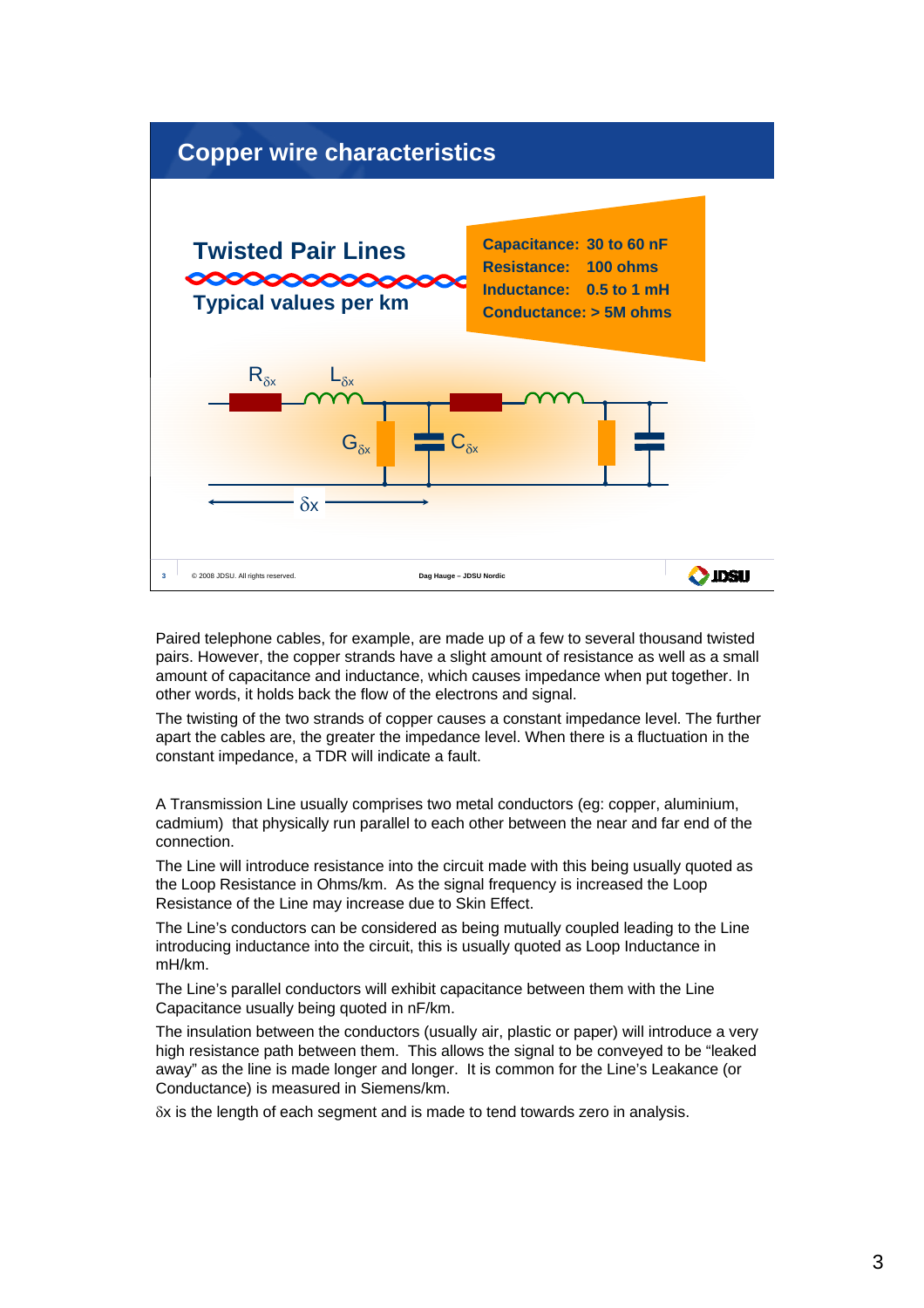

The combination of the Lines "Primary" parameters of R, C, L and G tend to make a Transmission Line behave in a manner similar to a Low-Pass Filter.

As the conveyed Signal frequency is increased, so the Inductive Reactance increases and this tends to reduce the conveyed Signal's power as measured at the Far-End of the Line.

In addition, the Line's Capacitive Reactance reduces with frequency, so the conveyed Signal can be considered as being gradually shorted with Line length leading to a reduction in the power delivered at the Far-End.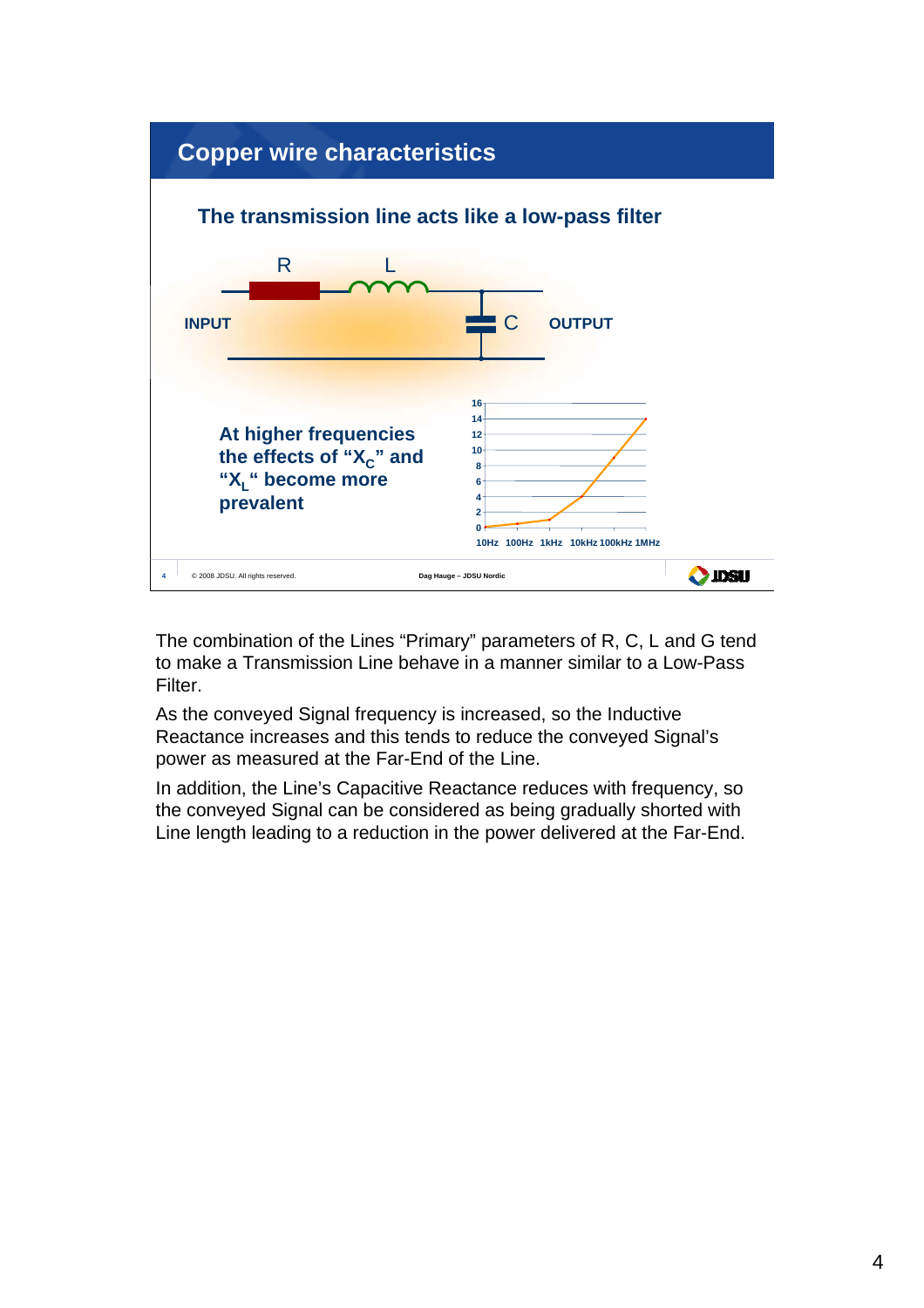

For example, 5 km of 0.5 mm copper has a loss of 55 dB at 300 kHz. This means that the signal power is reduced by a factor of 300 000. For comparison, the optical fibre attenuation at 1.55  $\mu$ m is 0.2 dB/km and is independent of the signal frequency. A 55 dB attenuation corresponds to 275 km.

The problem could be reduced by increasing the transmission power:

- However, as we will see later, crosstalk effects will limit the maximum strength of the signal so that typically the received signal is very small.
- Note also that due to EMC legislation, it is a requirement that the network transmission system does not interfere with radio transmission, which also places a limit on the strength of signal being sent on the line.
- The modem must be able to cope both with the 0 dB attenuation on short lines as with the 55 dB on long lines, because it is not known in advance which line the modem will be installed on.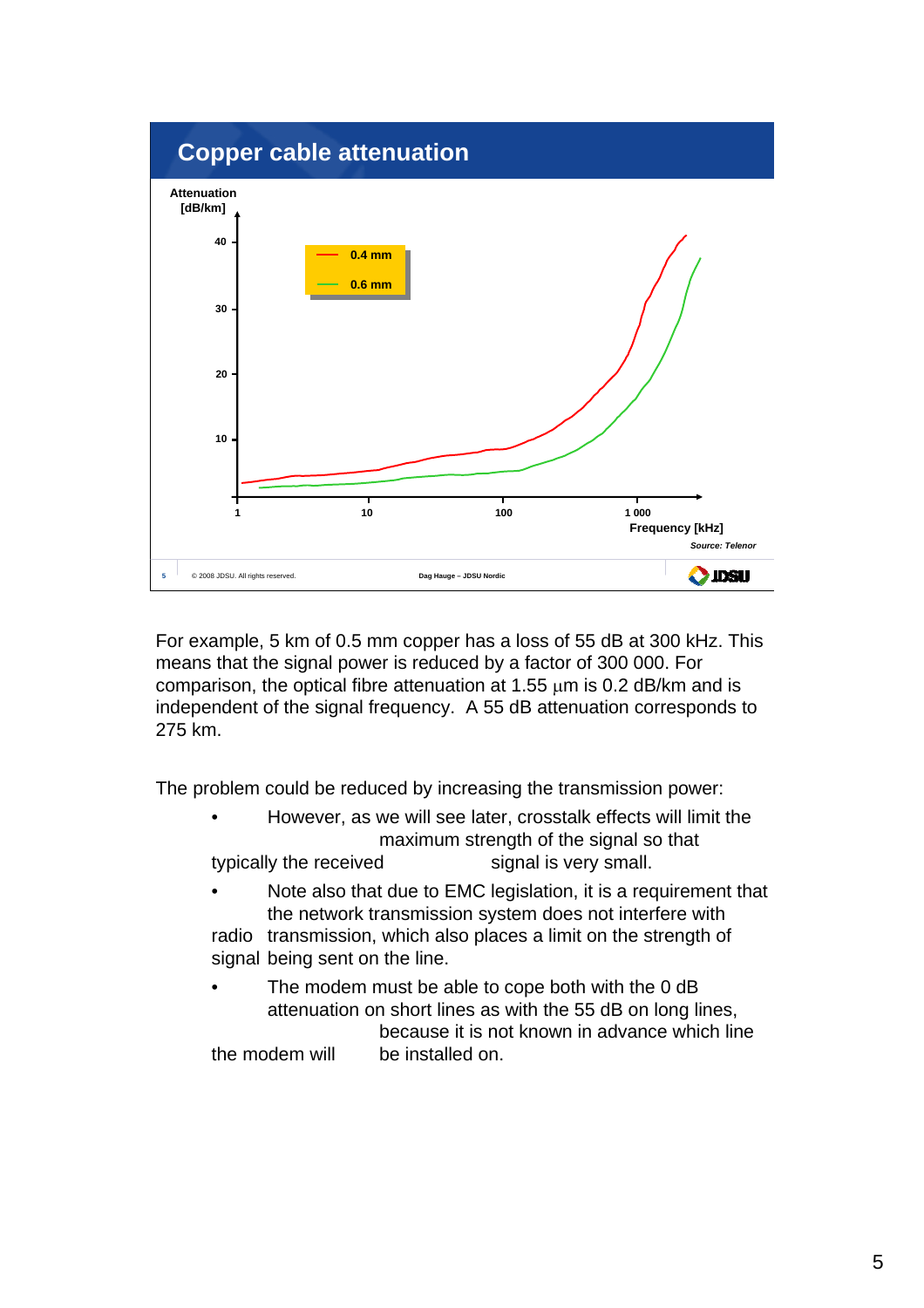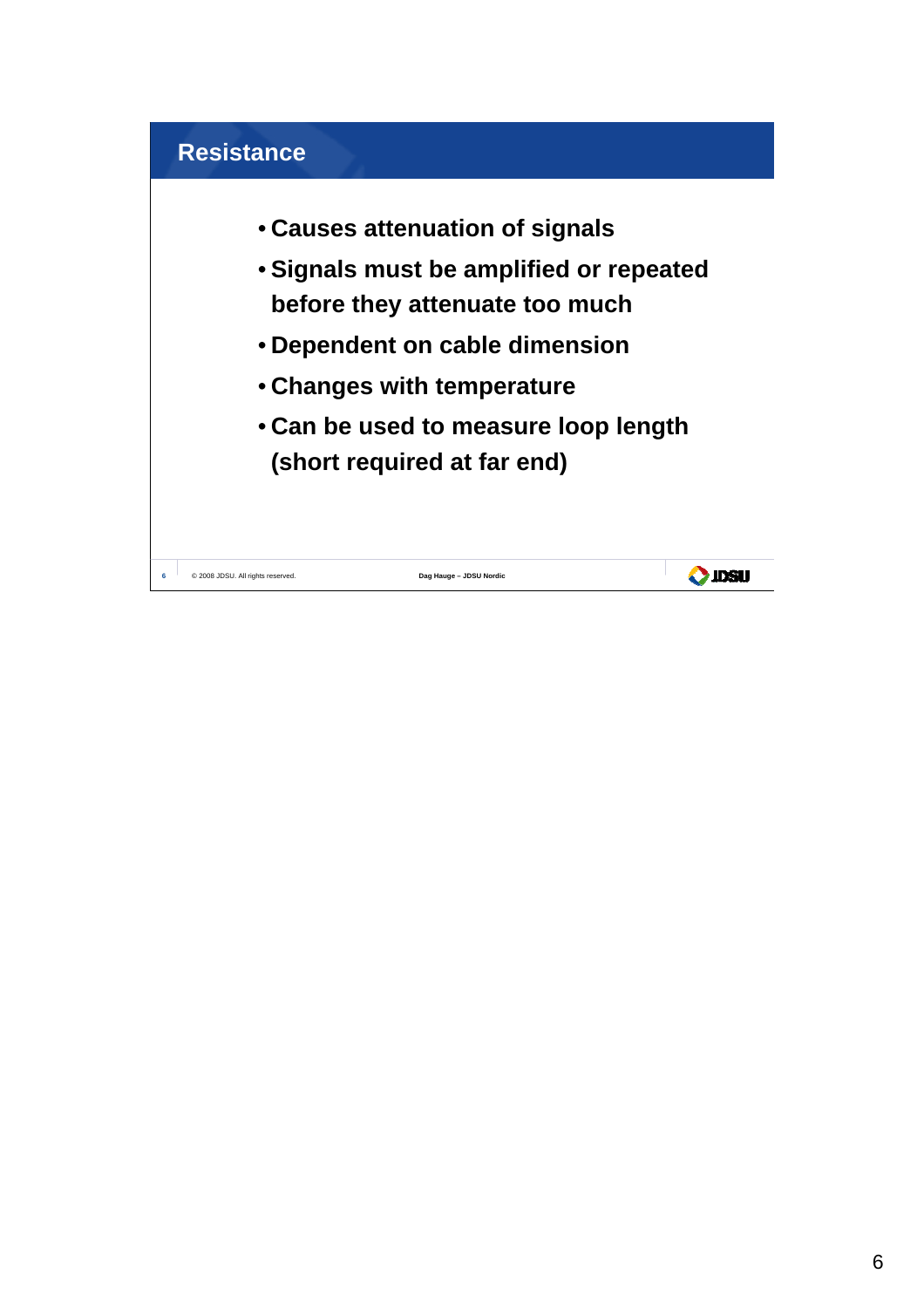

The understand how an opens meter works and how it can tell you the length of the loop, we have to understand capacitors a little bit (you know, those things that "kick" start electric motors):

A capacitor is two conductors separated by insulation

You can make one at home if you roll up some tin foil (aluminum foil) between paper towels.

So what do you know that has two conductors separated by insulation?

TWO LONG SKINNY conductors separated by insulation?

*(ask for a volunteer to answer)*

RIGHT: THE LOCAL LOOP!

Kapsitanse:

Mål kapasitansen, og benytt denne som referanse for målinen. Ta 1m av kabelen og mål for å få en referanseverdi.

1 mile = 1.609344 km (0.083uF/mile tilsvarer 0.052uF/km)

The local loop is a LONG, SKINNY CAPACITOR, and acts just like one:

It develops a natural charge (capacitance)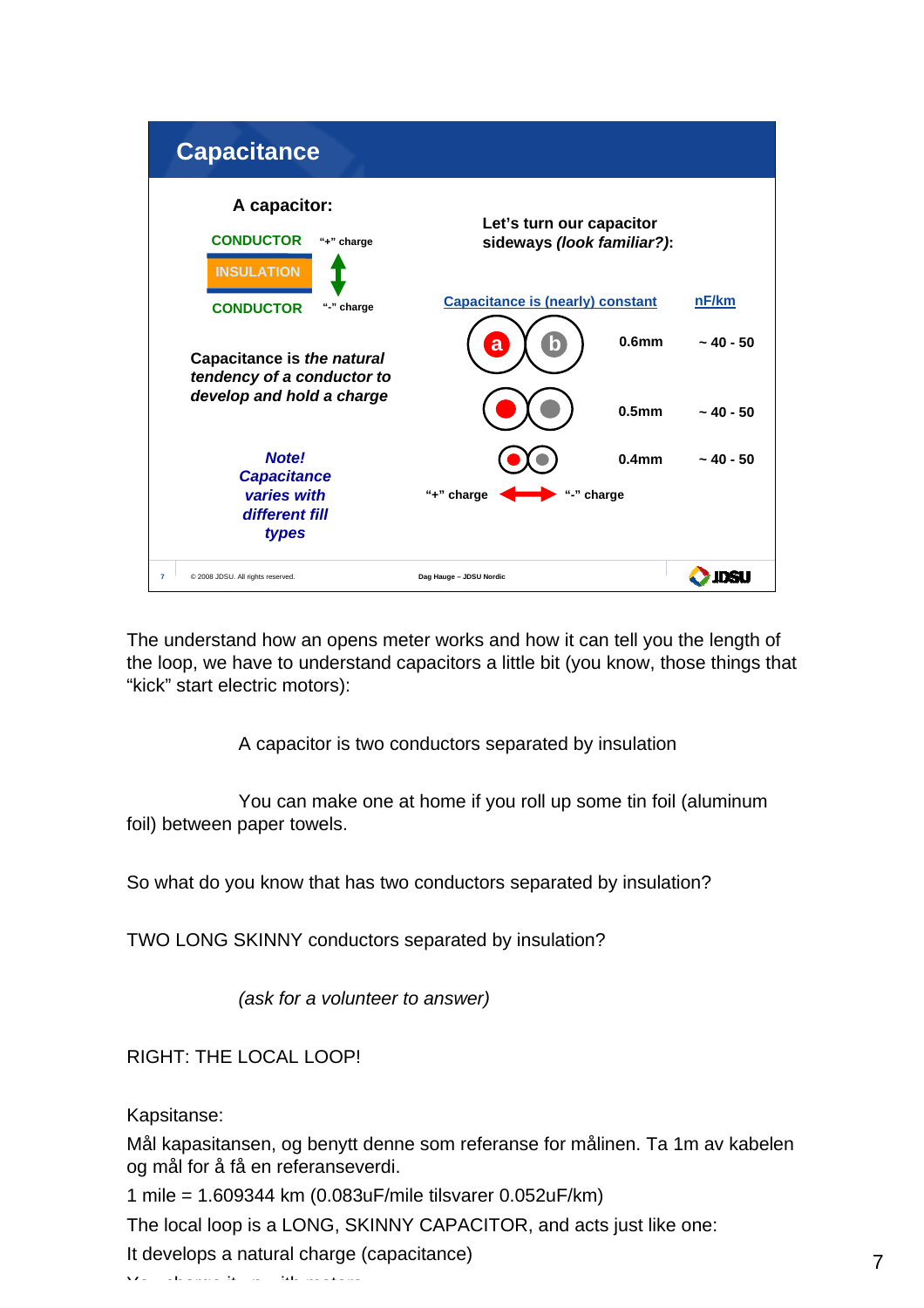

## **Load coils**

As the distance between the customer premises and the CO approaches approximately 18,000 feet, a natural<br>capacitance begins to develop among the tip, ring, and ground conductors. This excess capacitance adversely<br>affects a transmissions.

As a result, voices sound deeper and modems connect at lower than expected transmission rates. The effect<br>of this excess capacitance can be reduced by adding an equivalent amount of inductance to the loop. The<br>primary func entire voice spectrum. This load coil-increased performance is ideal for both analog voice and analog data<br>services because they operate within the voice spectrum. However, for wideband digital services such as<br>ISDN, DDS,

## **load coil**

A device placed into a telephone circuit between the end office and the subscriber to step<br>up the voltage and compensate for signal loss due to bridged taps. The load coil is an inductive device that acts as a high-frequency choke and must be removed if the line is converted to high-speed digital use. As digital service (digital loop carrier) is moved closer to the customer and the analog lines become shorter, load coils are no longer required.

A loading coil is an induction device placed on a <u>local loop</u> longer than 5 400m that carries <u>analog</u> signals. The<br>device compensates for wire capacitance and boosts the frequencies carrying the voice information. Loadin

## **Bridged Taps**

A bridged tap is an extraneous length of dangling, unterminated cable on a communications line, usually left over from an earlier POTS configuration, that can cause impedance mismatches and other undesired effects in transmissions.

Bridged taps are twisted pair junctions that tap off the main copper pair. When service from bridged lines is<br>discontinued, the capacitance from these unterminated wires is still present on the circuit and can cause<br>dispir

Note that bridged taps do not affect span current or loop resistance measurements since these are DC measurements and bridged taps do not affect DC measurements.

In telephone communications, any cable pair spliced into the main pair. Many unused bridged taps remain<br>from the early days when party lines were the norm and two or more taps were made on every line. The extra<br>taps were l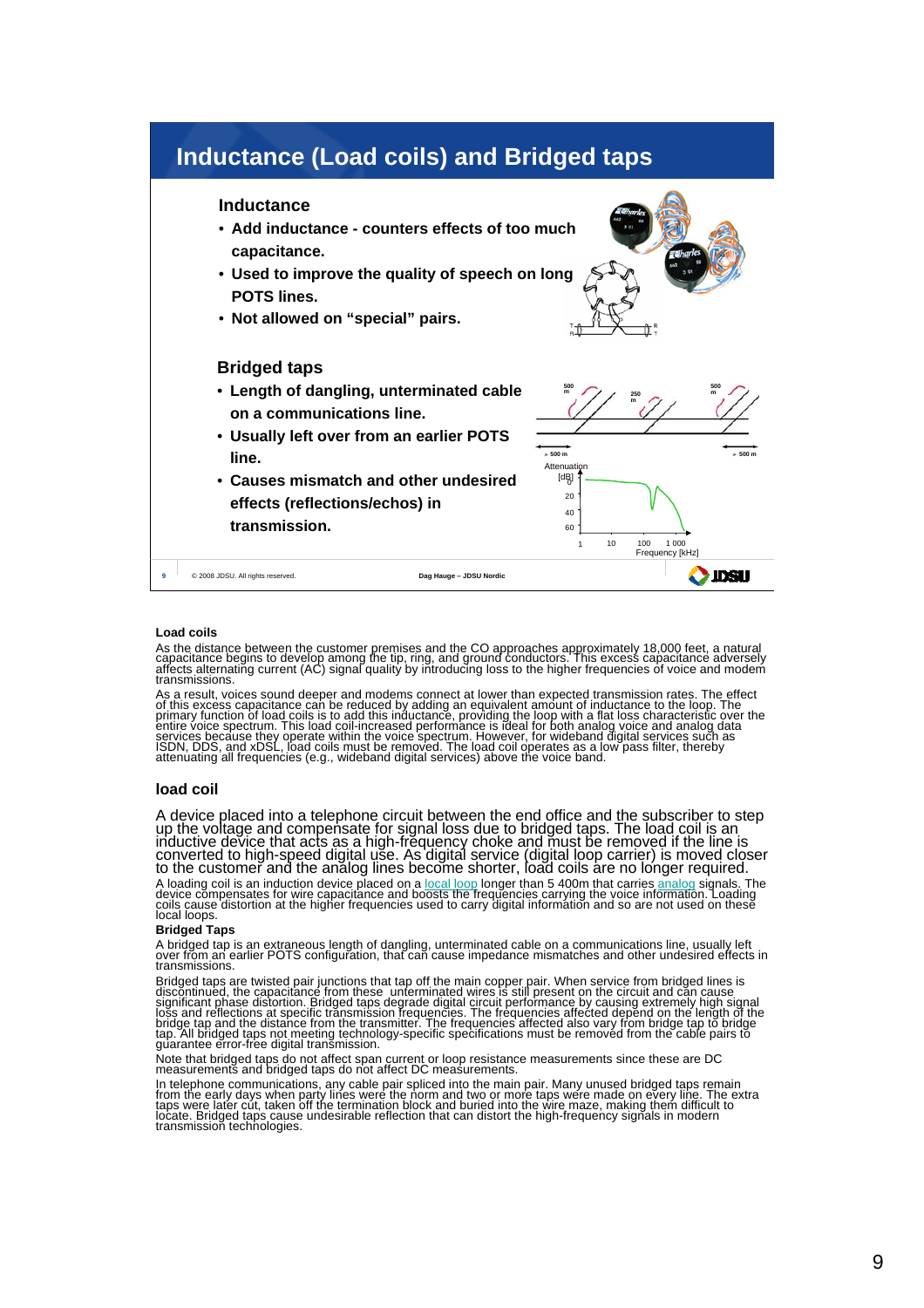